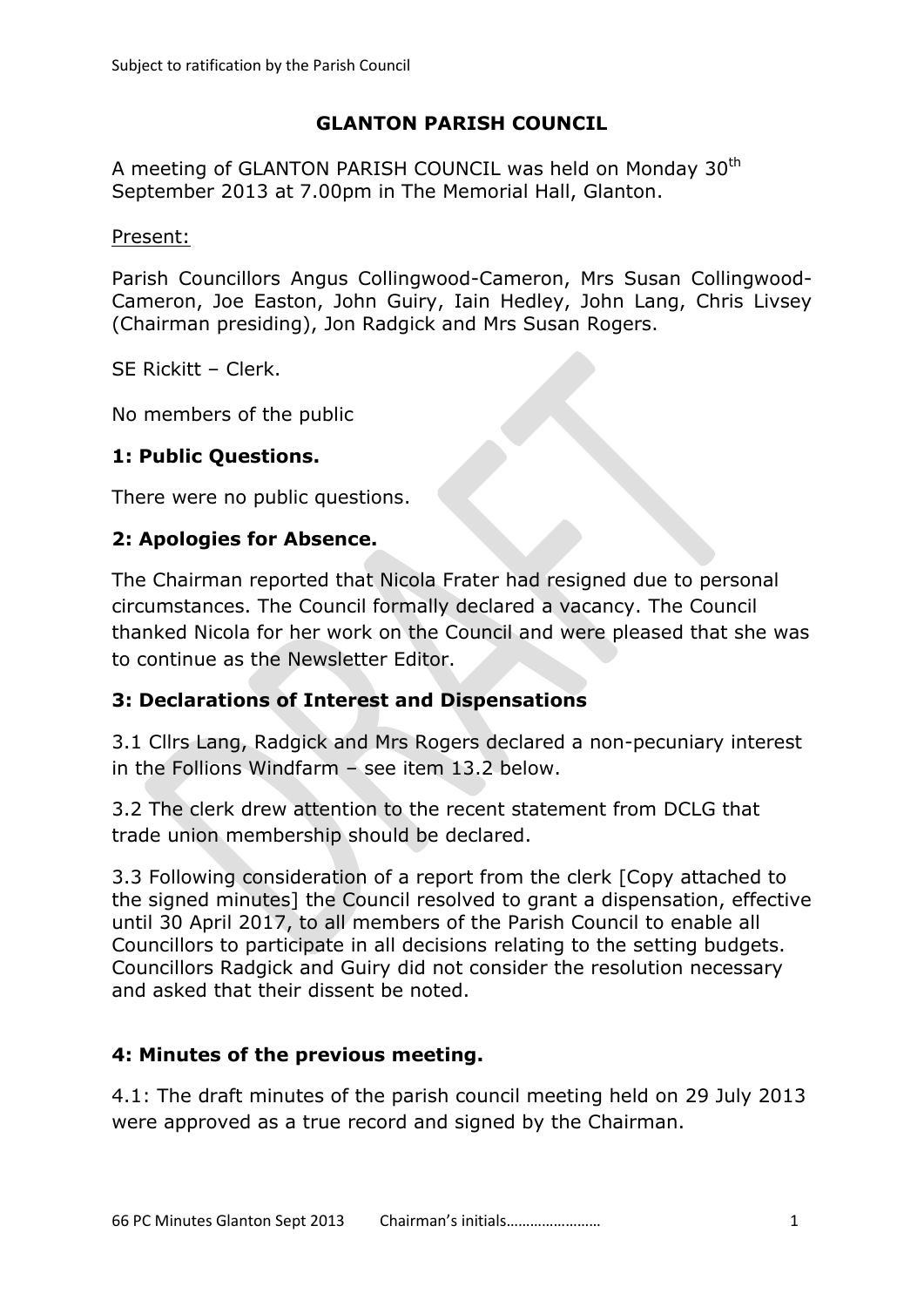# **5: Matters arising from the minutes of 29 July 2013** (if not

otherwise on the agenda)

| <b>Action</b><br><b>Number</b> | <b>Meeting and</b><br><b>Minute</b><br><b>Reference</b> | <b>Action</b>               | <b>Item Number if</b><br>elsewhere in the<br>minutes |
|--------------------------------|---------------------------------------------------------|-----------------------------|------------------------------------------------------|
|                                |                                                         |                             |                                                      |
| $2012 - 1$<br>and 2012-13      | May 2012 -<br>4.2, & July<br>$2012 - 13$                | The Village<br>Website-     | Item 7                                               |
| 2012-17                        | Nov 2012 -<br>13                                        | Village Plan                | Item 6                                               |
| 2012-18                        | Nov 2012 -<br>17.1                                      | Commemoration<br>of WW One. | Item 14                                              |

## **6: Parish Plan.**

The Chairman provided a written report of the meeting held on 11 June [Copy attached to the signed minutes] and reported that a further meeting would be held on 7 November, with a report to the next meeting of the Council.

### **7: Village Website.**

Councillor Jon Radgick reported the new website *[www.glanton.org.uk](http://www.glanton.org.uk/)* was operational. Councillors thanked Councillor Radgick for his work to date.

## **8: Safety on the A697**

Councillor Radgick reported that he was waiting for the other parish representatives to complete their surveys before approaching the County Council and County Councillors. The Council were pleased to note the improvements in the visibility at the main junction with the A697 following the installation of the fencing to the north.

## **9: Highway and Drainage Issues in the Parish**

Councillors remained concerned about the failure to provide interceptors drains on the C85. The clerk is to invite the highway authority to send a representative to a future meeting. The Council was also concerned about the length of time being taken by Northumbrian Water Ltd (NWL) to finish the repairs on the C85, and Councillors believed this stretch of pipe needed replacement as a matter of urgency. Councillor Lang reported that the pressure at his home (10 bar) greatly exceeded that normally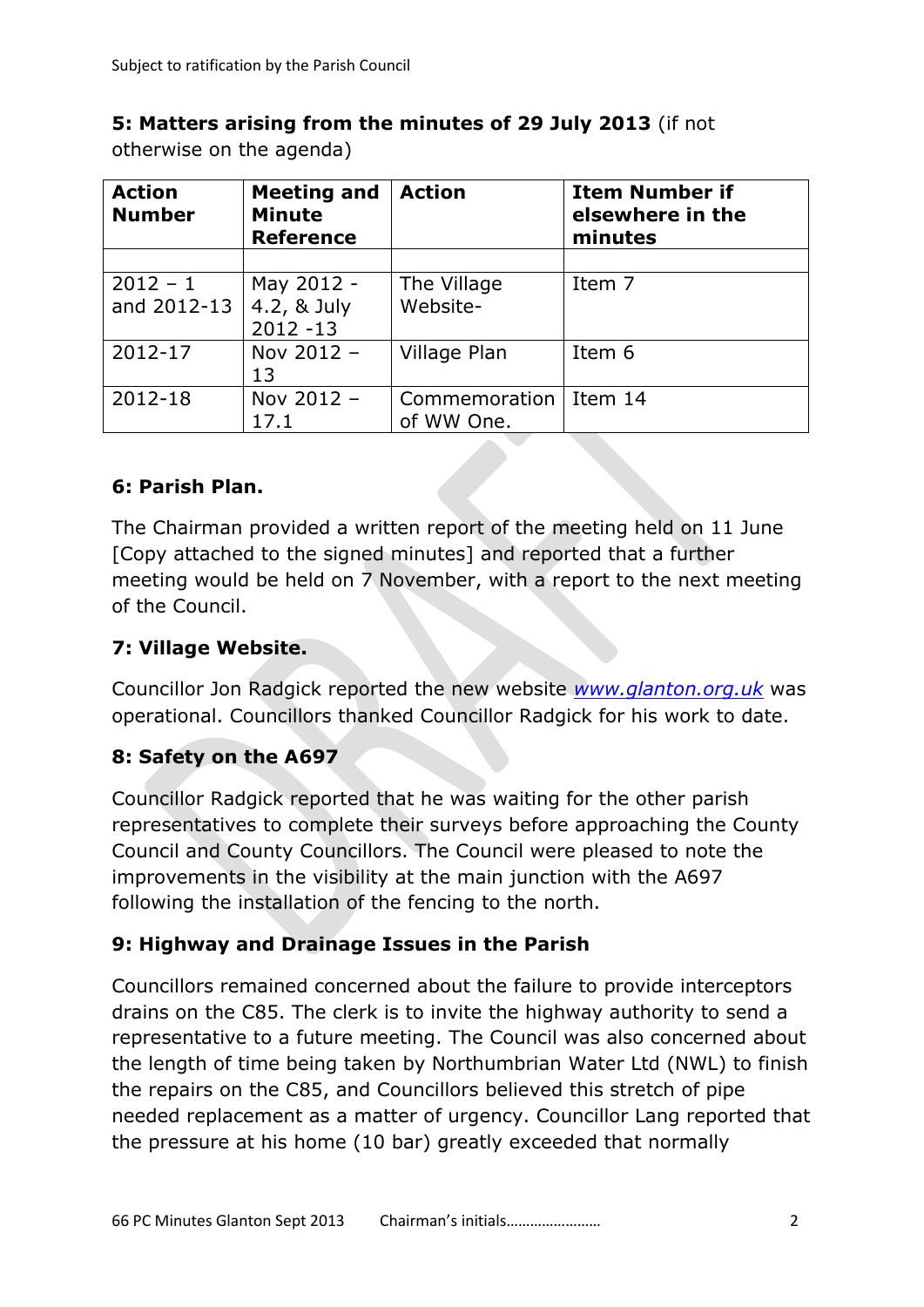## expected in domestic properties (4-5 bar). *Councillor Angus Collingwood-Cameron is to contact NWL regarding these concerns.*

### **10: Council Communications.**

The clerk circulated a list of emails received since the previous meeting and drew particular attention to

- The NALC AGM on 19 October,
- An email from a credit union and a letter from the magistrates each offering to attend a future meeting. Councillors decide not to accept these invitations,
- The forthcoming meetings between the County Council and the Parish & Town Councils (one of which is to be attended by the clerk),
- A consultation regarding bus services in Tyne and Wear.

#### **11: Meetings attended.**

11.1 The Chairman attended the Coquetdale Cluster meeting on 12 September. PC Dave Brown is the new Neighbourhood Beat Manager. The interactive speed signs are to be trialled in Whittingham and Glanton.

11.2 The rollout of broadband seemed to have slowed down. There are six phases with Glanton being scheduled for phase two.

## **12: Finance.**

The clerk provided all councillors with a budget summary [Copy attached to the signed minutes]. He emphasised that any councillor was welcome to have a copy of full accounts.

12.1 The following expenditure was authorised

- £30.00 HMRC PAYE for Quarter 2,
- £67.50 Glanton Memorial Hall Hall hire,
- £57.12 J Radgick Reimbursement of website fees,
- £480.00 Eddie Furness Fencing at A697 Junction,
- £93.99 Susan Williams Reimbursement of planting costs.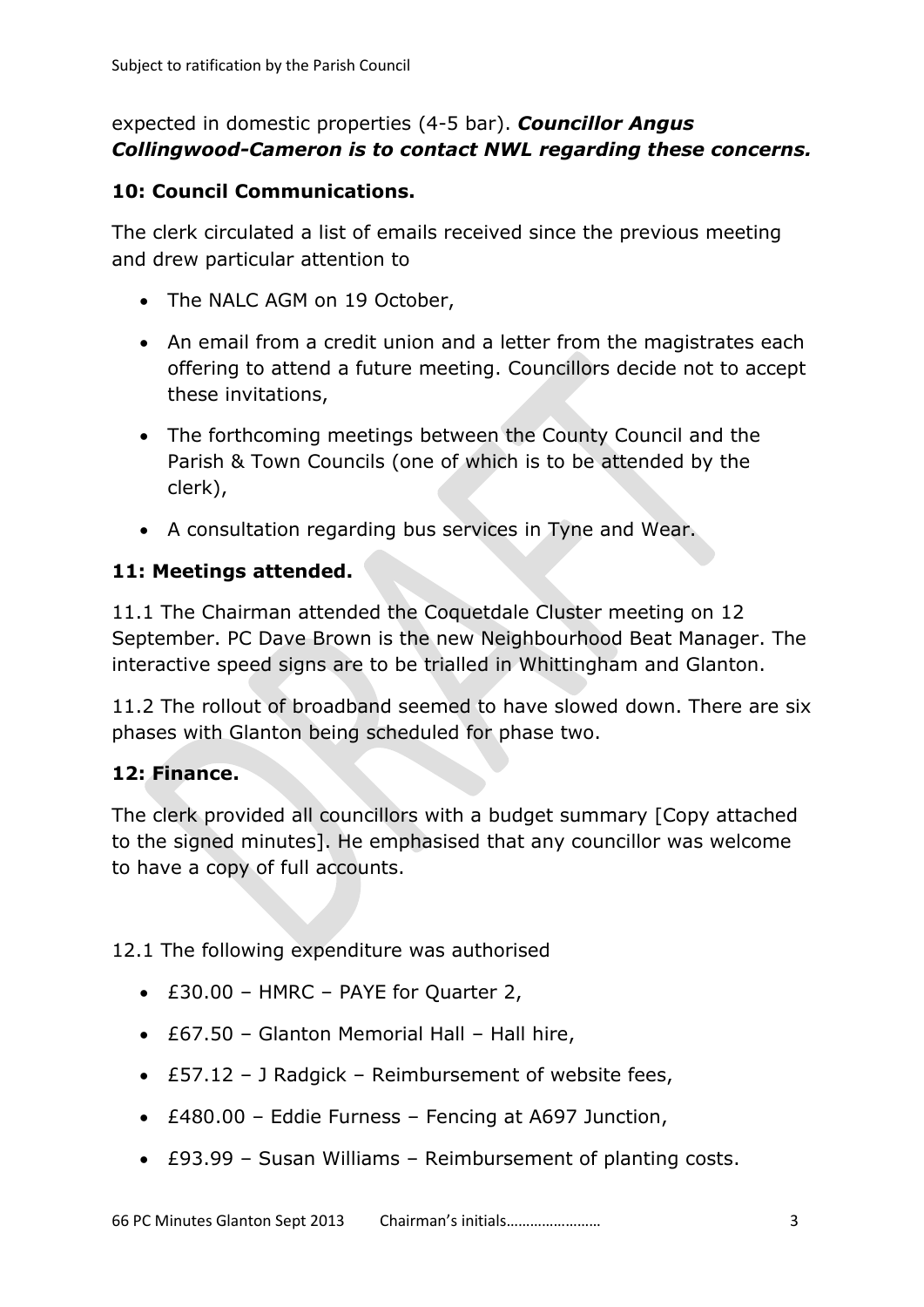The Council agreed that there needed to be a degree of budget control over the planting. *The Chairman will speak to the volunteers in the New Year to advise them of the amount in the Council's budget. Councillor Mrs Susan Collingwood-Cameron agreed to see if a coordinated approach was possible.*

12.2 The Council noted the External Auditor's Issues Arising Report [Copy attached to the signed minutes]. The clerk assured the Council that the statement would be presented to them before 30 June in future years.

# **13: Planning.**

13.1 Although no new applications were to hand, mention was made of possible development within the village. Councillors agreed that they could only provide informal comments on any proposed developments if they were provide with indicative plans and drawings. The Council was not prepared to comment based on informal approaches.

13.2 The Council considered the forthcoming appeal concerning the *Follions Wind Turbine (13/00047).* The clerk had circulated a note from The Follions Wind Turbine Action Group. The Council resolved to write to the Planning Inspectorate re-iterating its objection. *Councillor Angus Collingwood-Cameron will revise the objection letter (previously sent to the County Council) and will circulate a draft to all Councillors before dispatch.* 

13.3 Councillor Lang reported his failed attempts to see the documents on the County Council's portal that evening at 6.00pm. The clerk will report this to the planning officers.

13.4 The Council was informed of the forthcoming consultation on the Housing and Green Belt parts of the Core Strategy. *Councillor Radgick will prepare a draft response which he will circulate to all Councillors.*

13.5 The clerk was asked to examine the requirements on neighbour consultation and report back to Councillors.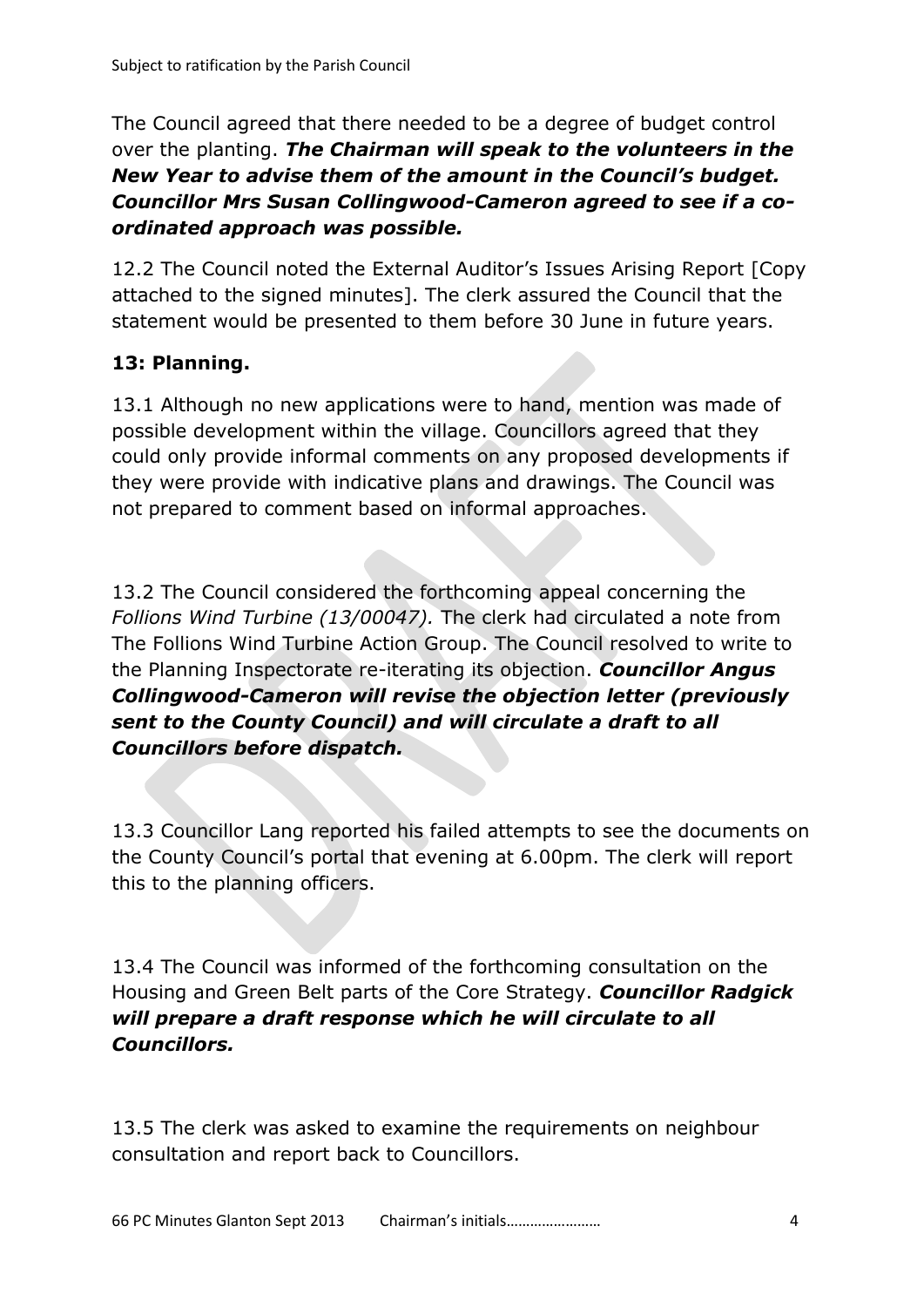## **14: Village Activities.**

The Council noted the usual activities in the Memorial Hall

- Keep Fit on Mondays,
- Pilates on Wednesdays
- The Coffee Morning on the second Wednesday each month, and
- Lunch on the last Wednesday each month.

More activities are anticipated during December.

#### **15: Commemoration of WWI**

The Chairman circulated a note of a meeting held on 5 September [Copy attached to the signed minutes]. Further meetings are planned and will be reported to the Council.

#### **16: Document Retention and Disposal**

16.1 The Council considered a report from the clerk setting out a policy for the disposal and retention of documents [Copy attached to the signed minutes]. The sections regarding the periods for which the various categories of documents were to be kept was agreed.

16.2 The Council had a vigorous debate about the storage of the permanent records. Whilst no Councillor supported the purchase of a lockable and fireproof cabinet, there was division as to whether records should be retained in the Memorial Hall (as present) or whether they should be deposited at the County Archives, Woodhorn Museum. On a vote being taken the Council resolved by 7 votes to 2 votes to deposit the records at Woodhorn. Councillors Angus Collingwood-Cameron and Radgick asked their dissent be noted.

## **17: Any Other Business.**

Councillor Mrs Rogers will be bringing an item to a future meeting suggesting that the street lights be switched off during parts of the night.